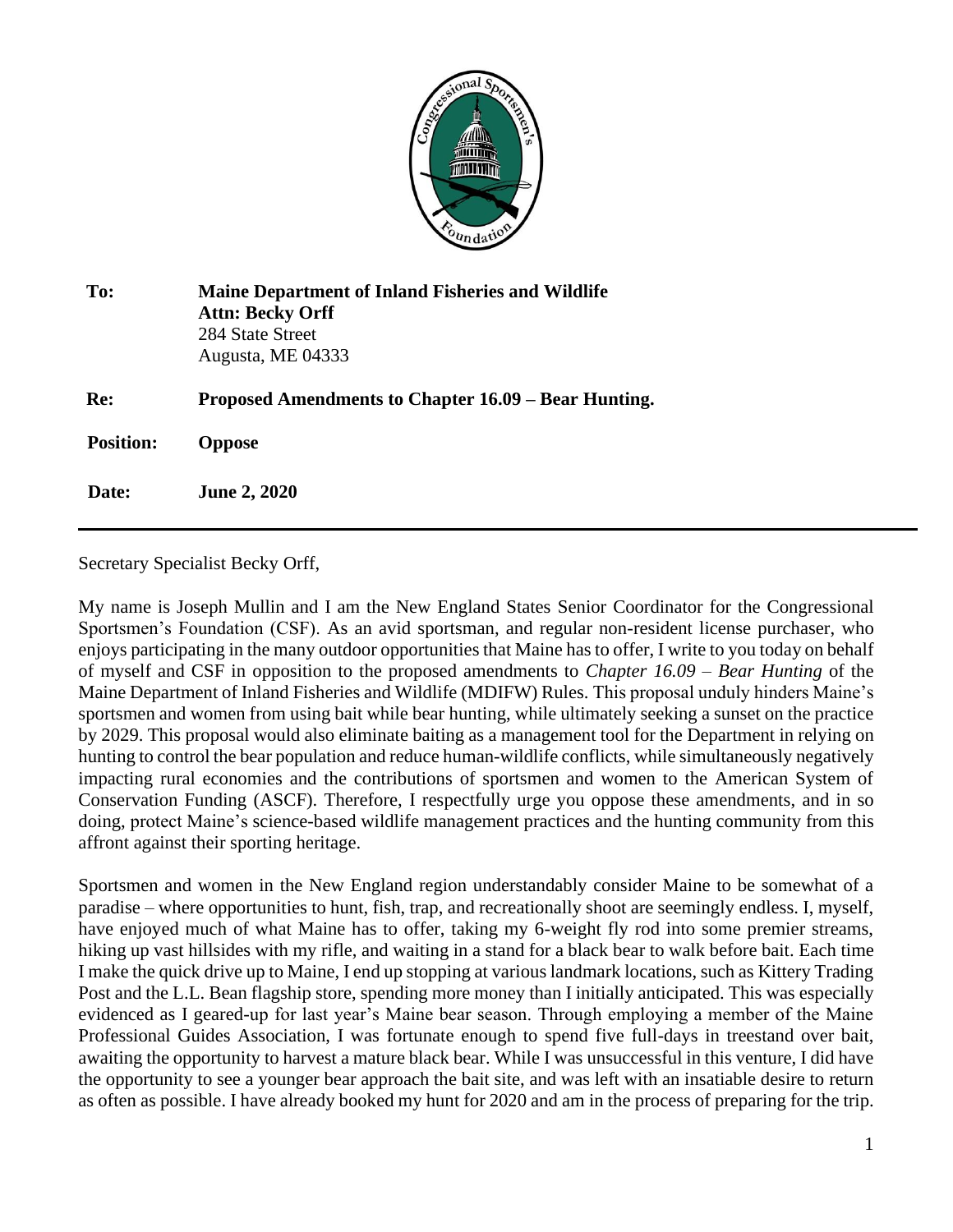Pursuing black bear in Maine is a long-standing hunting tradition enjoyed by Mainers and non-Mainers alike. In fact, numerous sportsmen and women travel from across the nation each year just for the opportunity to participate in this experience. For both resident and nonresident license-holders, the use of bait is a key element in the hunting of bears, as it is one of the more widely-accepted and practiced methods of take. In 2019, 65% of the bears harvested in Maine were taken over bait, reflecting the efficacy of this technique. <sup>1</sup> As the MDIFW is more than aware, hunting and trapping harvest reports are a primary driving force behind state fish and wildlife management decisions. With this consideration, public emotion and misinformation must not be a factor that leads to the mismanagement of a species. The undeniable success of bear hunting over bait further demonstrates the irrationality of the proposed amendments to *Chapter 16.09*, which pose to ban the practice by 2029. The MDIFW understands that "too many bears can create problems for the bears and the people who live with them," and it therefore rightfully relies on hunting and trapping opportunities to "stabilize the bear population."<sup>2</sup> When the preferred method of take proves its efficiency and resourcefulness as a wildlife management practice, it would be nonsensical to implement a plan that seeks its ultimate demise.

One of the amendments proposed to *Chapter 16.09* would limit the "intentional feeding" of bears, otherwise known as baiting, by prohibiting the use of "products containing refined sugar," which is an ingredient included in most, if not all, attractants preferred by hunters and guides. Some of the ideal sources of bear bait contain some form of refined sugar. This roundabout method of cutting down the available options for sportsmen and women is meant to put a choke hold on the practice of baiting by going after the key, essential element – the lure. Through banning the use of refined sugar, the State would be implementing a measure that frustrates the likelihood of success for Maine's bear hunting community, which will undoubtedly be reflected as a reduced number of bears taken in Maine's harvest report, and in time shown through reduced hunting license revenue.

Another one of the proposed rule changes burdens hunters by stating that "Anyone who wishes to bait bears for the purpose of hunting them, without feeding them, . . . shall place all bait in a bear-proof container that prevents bears from coming into physical contact with the bait under all conditions." The outdoor community is well-aware that bear-proof devices carry expensive price tags, and their effectiveness is questionable at best. Requiring such devices to prevent bears from accessing the bait so as to not intentionally "feed" them is not only irrational, but it would make this method of hunting cost-prohibitive. Furthermore, hunters believing themselves to be using bear-proof containers that prove to not be bear resistant would find themselves in violation of this proposed ban on "intentional feeding" and would be subject to fines and penalties – a situation that is likely to reduce participation among those who are riskaverse. It's apparent that the purpose of these two amendments is to make bear baiting as close to an impossibility as is possible, which is a likely response to the devastating loss that the anti-hunting community experienced following the 2014 ballot referendum where they sought to ban bear hunting with the use of bait, hounds, and trapping state-wide.

The proposed amendments to *Chapter 16.09* will also have a detrimental effect on Maine's guiding community, which relies heavily upon nonresident hunters coming into the State in search of black bear. The MDIFW's *2019 Maine Black Bear Harvest* reported that "guides assisted 240 residents (27%) and 1,343 non-residents (92%) with their successful hunts," of which a total of 68% were taken over bait.<sup>3</sup> When looking at nonresident hunters more specifically, roughly 66% of the bears harvested were through the use of bait. <sup>4</sup> These statistics reflect the significance of this method to the guiding community and to the

<sup>1</sup> *2019 Maine Black Bear Harvest*. Accessed on May 28, 2020. [https://www.maine.gov/ifw/docs/2019-Bear-Harvest.pdf.](https://www.maine.gov/ifw/docs/2019-Bear-Harvest.pdf) <sup>2</sup> [https://www.maine.gov/ifw/fish-wildlife/wildlife/species-information/mammals/bear.html.](https://www.maine.gov/ifw/fish-wildlife/wildlife/species-information/mammals/bear.html)

 $3$  IBID.

<sup>4</sup> IBID.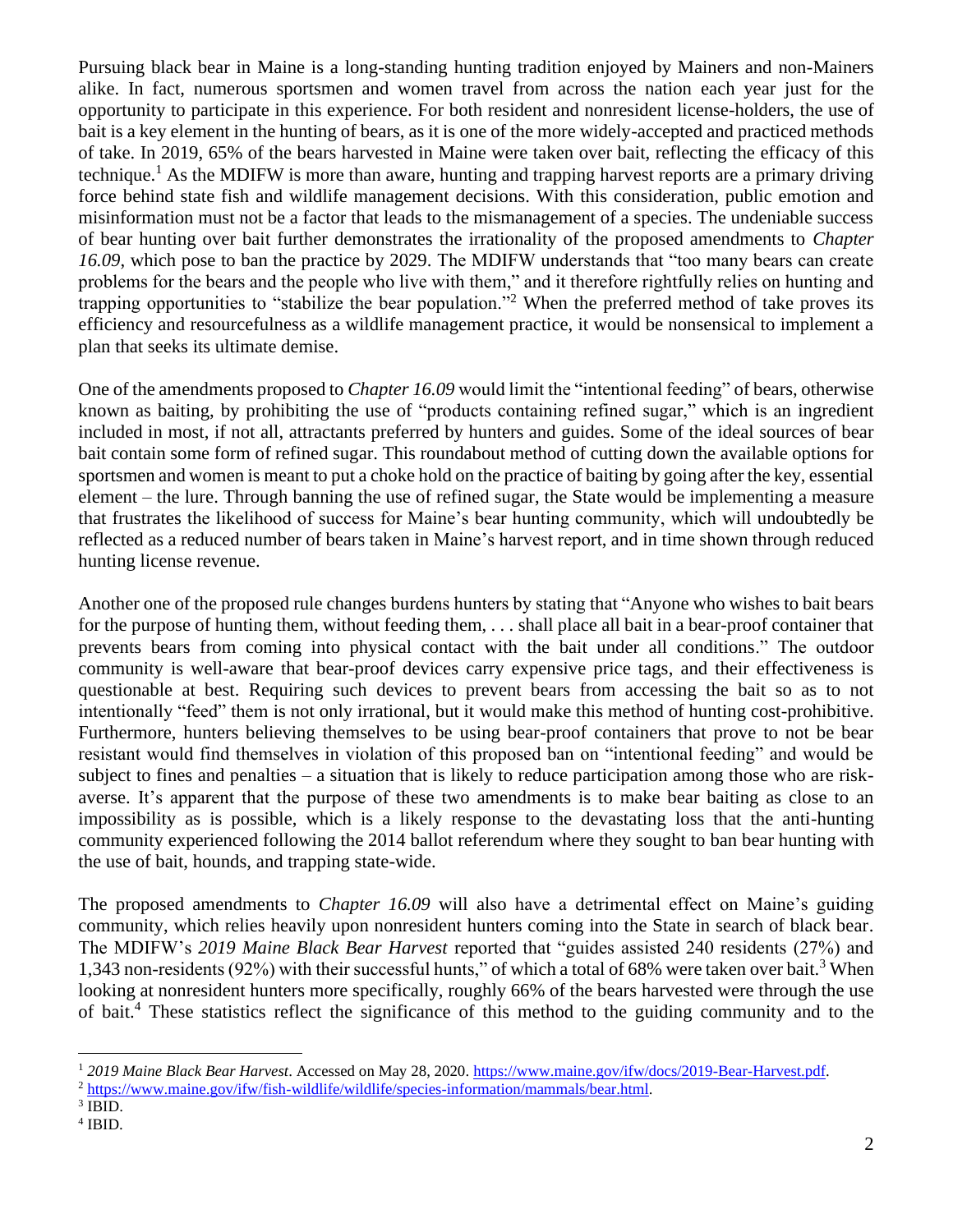sustainability of their businesses, which in many instances are some of the key economic drivers in rural areas of the State.

Limiting the abilities of guides to implement effective baits containing refined sugar, and/or requiring restrictive, bear-proof baiting devices will most certainly handcuff the guiding community and have a detrimental effect on the success of their clients. Lower success rates will result in lost business – a crippling outcome for not only the guiding community, but for the State in general. Maine's sportsmen and women support around \$321 million in salaries and wages, \$71 million in state and local taxes, and have a ripple effect of approximately \$977 million on the State's economy.<sup>5</sup> The professional guides must be credited as a staple in recruiting and supporting nonresident sportsmen and women into the state in pursuit of a variety of hunting and fishing opportunities. Placing unnecessary restrictions on the guiding community has the absolute likelihood of lowering success rates for bear hunters, resulting in fewer trips made into the State by nonresident license holders. Rejecting the proposed amendments to *Chapter 16.09* is the first step towards protecting Maine's hunting guides – a group of professionals that serve as the keystone for the State's hunting community.

Beyond the impacts on the State's hunting culture and economy, these proposals will also have a negative effect on the conservation funding generated by sportsmen and women. Combining all of the pillars of the ASCF, which you already know to be revenue from sporting licenses and excise tax revenue from both the Federal Aid in Wildlife Restoration Act (Pittman-Robertson Act) and the Federal Aid in Sport Fish Restoration Act (Dingell-Johnson Act), Maine's sportsmen and women generated over \$26 million dollars for conservation in 2019 alone. According to the U.S. Fish and Wildlife Service's 2019 National Hunting License Data, the total hunting license, tags, permits, and stamps sold in Maine came to a resounding  $245,392$  – of which 34,087 were to nonresident hunters.<sup>6</sup> When nonresidents wish to hunt bear over bait, they must first purchase a big game hunting license, which has a base cost of \$115. The gross sum raised for conservation through the sale of nonresident hunting license, tags, permits, and stamps was over \$3.1 million. For illustrative purposes, if Maine were to approve the proposed amendments to *Chapter 16.09* and saw a 25% decrease in nonresident license holders, almost \$800,000 would be lost. When considering a 25% decrease in resident hunting license, tags, permits, and stamps, of which \$4.6 million were raised last year, the State would be looking at a loss of \$1.1 million. While these figures are speculative, the proposed amendments have the absolute potential to have significant and detrimental effects on the Department's ability to fund conservation efforts, not to mention the money that the MDIFW can leverage from the federal government through the Wildlife and Sport Fish Restoration (WSFR) Program. Maine charges nonresident hunters significantly more for licenses, but it also has a plethora of resident hunters. Losses on both ends (residents and nonresidents) would threaten to cause profound damages to the State's ability to come up with the necessary state-side match to secure funds through the WSFR Program.

In consideration of the above arguments, it also goes without saying that the past two decades have evidenced the anti-sportsmen community's failures towards eliminating bear hunting in Maine. As was most recently displayed in the 2014 "Maine Question 1" ballot referendum, the majority of voters in the State, or over 320,000 individuals, did not support the proposed restrictions on this time-honored tradition. While the proposed amendments to *Chapter 16.09* pertain solely to the use of bait, it stands to reason that this is likely a first step in an outright offensive which targets bear hunting as a whole.

The amendments that have been brought forth to *Chapter 16.09* lack an understanding and appreciation for

<sup>6</sup> *Black Bears*. Accessed on May 29, 2020.

<sup>5</sup> *Maine Sportsmen & Women*. Accessed on May 28, 2020.

[http://congressionalsportsmen.org/uploads/page/EIR\\_Maine\\_final\\_low.pdf.](http://congressionalsportsmen.org/uploads/page/EIR_Maine_final_low.pdf)

[https://www.fws.gov/wsfrprograms/subpages/licenseinfo/Natl%20Hunting%20License%20Report%202019.pdf.](https://www.fws.gov/wsfrprograms/subpages/licenseinfo/Natl%20Hunting%20License%20Report%202019.pdf)